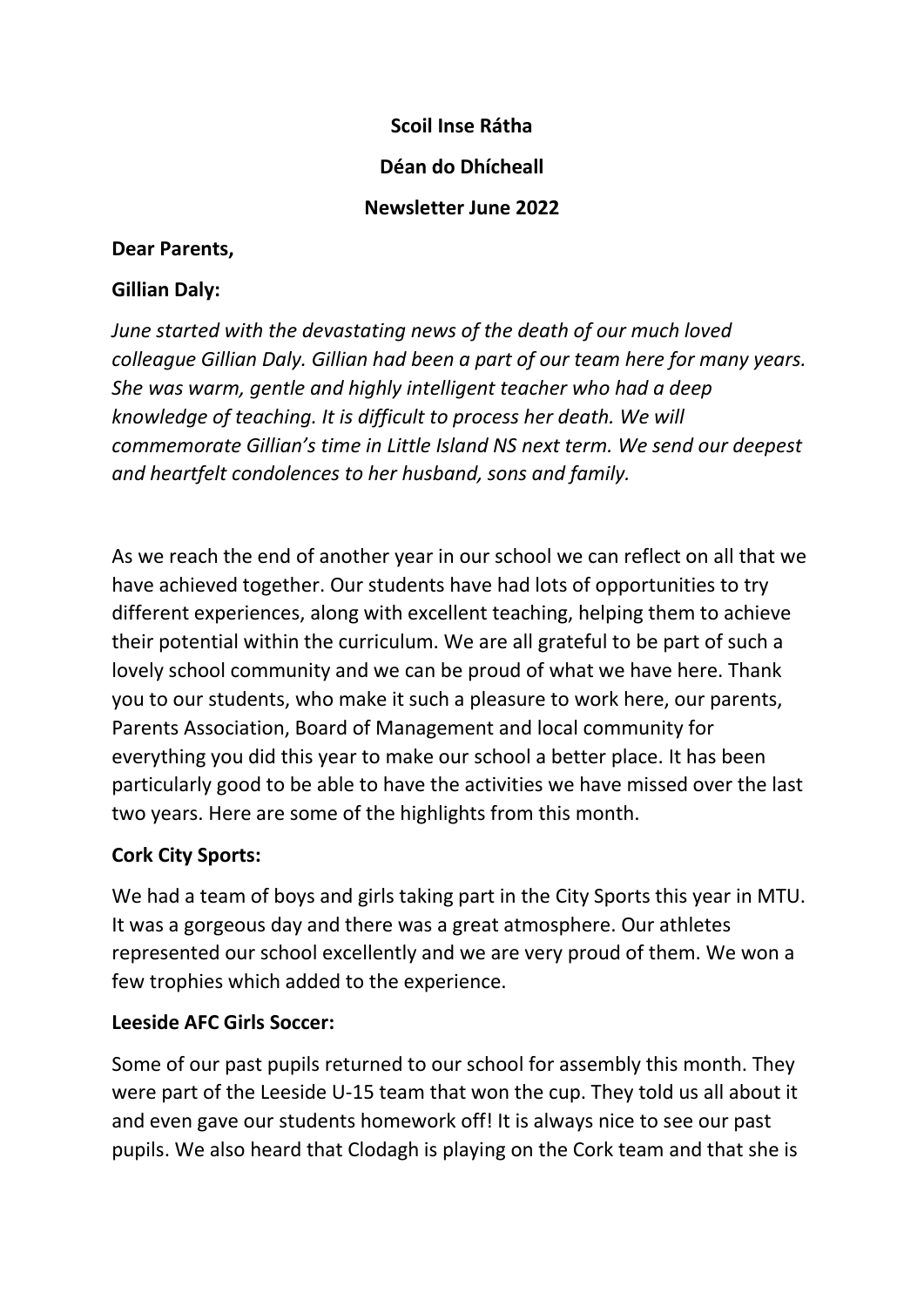into an All-Ireland Final and that Jill is coaching the Cork City Academy. We are proud of all their achievements but even more proud of the people they are.

### **Italian Graduation:**

6<sup>th</sup> Class have been studying Italian with Ms. Ginevra this year. They were invited to the Italian Department in UCC to a graduation ceremony this month to celebrate their year's work. We had a tour of the UCC campus and were presented with special certificates. Hopefully we will see them celebrating in UCC in years to come again!

# **Boys and Girls Football Blitzes:**

There wasn't time this year to run a Sciath na Scol football competition so instead one day blitzes were organised. Our boys went to Brian Dillons GAA Club in Mayfield to play their matches. We had two teams entered and they did very well. Our girls went to Cobh to play their games and they also represented our school very well. Both the boys and girls teams returned to the school reporting that they were unbeaten in their matches! It was great fun and it was a pleasure bringing the players.

# **3 rd&4th Class Hurling Blitz:**

In an effort to promote hurling Ms. Morgan organised a friendly blitz in Erin's Own with Kinsale and Glenville. Everyone had great fun and we hope that some of the children involved may be inspired to join Erin's Own during the summer. Our school hurling competition won't take place until after the February midterm so our students need to practice at home between now and then. Well done to all involved on the day.

# **School Tours:**

It has been really exciting over the last few weeks to have school tours back. We have travelled near and far on our tours and they have been a great experience. Our students have enjoyed activity camps, boat trips, history and geography lessons, shopping centres, decision making and much more on these trips. We are only able to undertake these trips because our students are so good.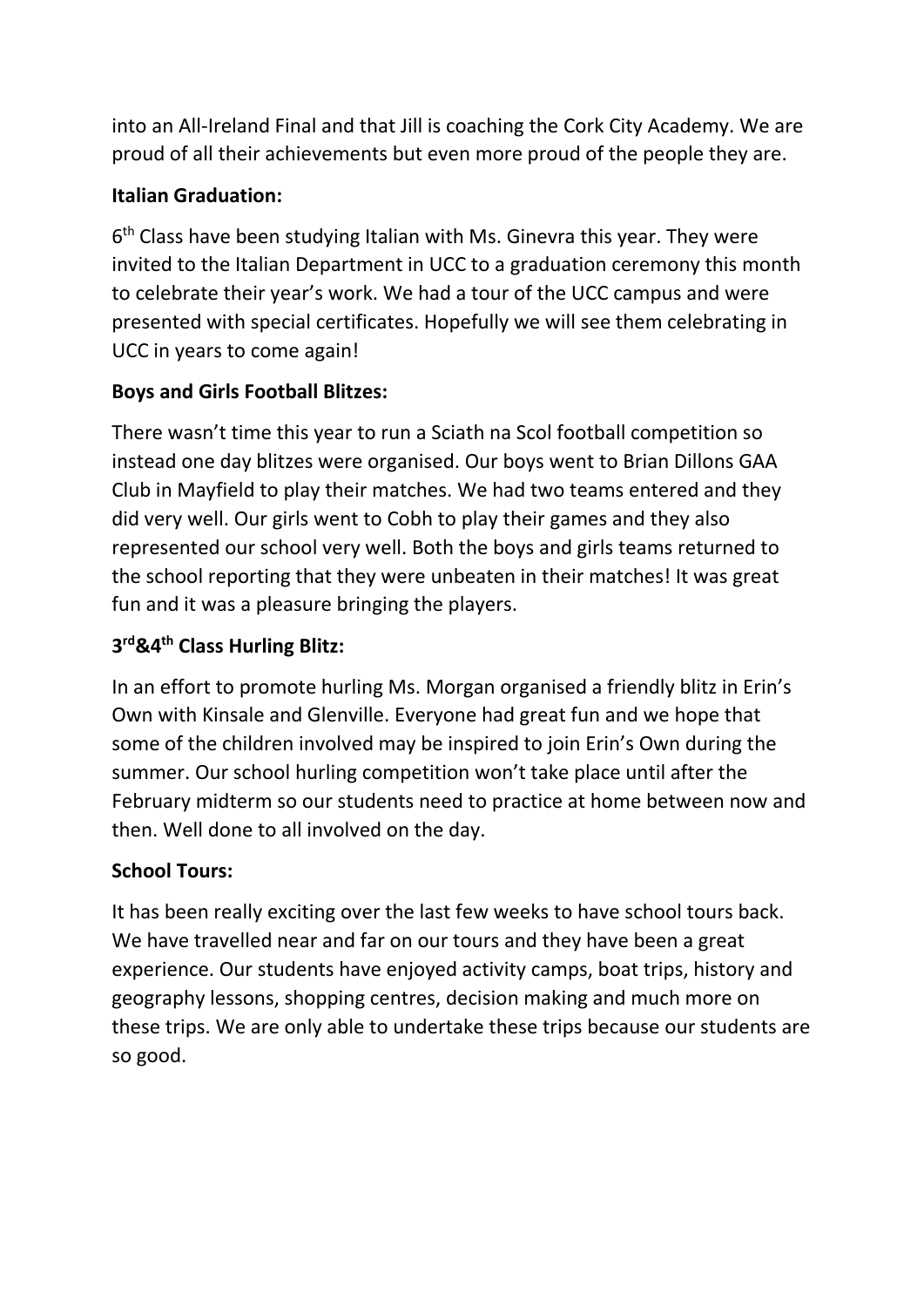### **New Junior Infants:**

Our new Junior Infants and their parents came to visit our school this month. It was a lovely opportunity to welcome our newest members to our school community. Our Parents Association were there to help out and spoke of the importance of parental involvement to help our school be the best it can be for our children. We look forward to welcoming them into our school in September.

# **Sports Day:**

We held our annual Sports Day last week. We had a glorious day and our children took part in many events and everyone won medals. We were delighted to see so many families coming out to support the day and as always it was lovely to see so many of our past pupils again. The adult and preschoolers races added to the atmosphere. Thank you to the PA who again peeled and chopped fruit and served drinks for our children.

### **Basketball Fun Day:**

Mark Scannell was back for the annual Basketball Fun Day last week. The children played fun games and matches and won some spot prizes. It has been another successful year with Mark's excellent coaching and our students have benefitted greatly from it.

# **6 th Class Graduation:**

After eight years for most of our  $6<sup>th</sup>$  Class it is time to say goodbye to them. It has been our privilege to have been able to work with them over the years. They are a wonderful group and we are very proud of the young people they are growing into. We celebrate their time with us at Graduation this week. Thank you to the PA who paid for the yearbook again this year  $-$  it is a lovely keepsake to have.

### **Mick Glavin:**

After nearly 20 years as our caretaker, Mick Glavin is retiring at the end of the summer. Mick has been our Bob the Builder and head problem solver. There isn't a job we have found that he couldn't sort out or advise on. He is always a pleasant and approachable person who is loved by children and staff alike. We will miss him but thank him for his sterling work over all the years. We hope that he has a long and happy retirement. Our PA and Board of Management will make a presentation to MIck at assembly on Friday.